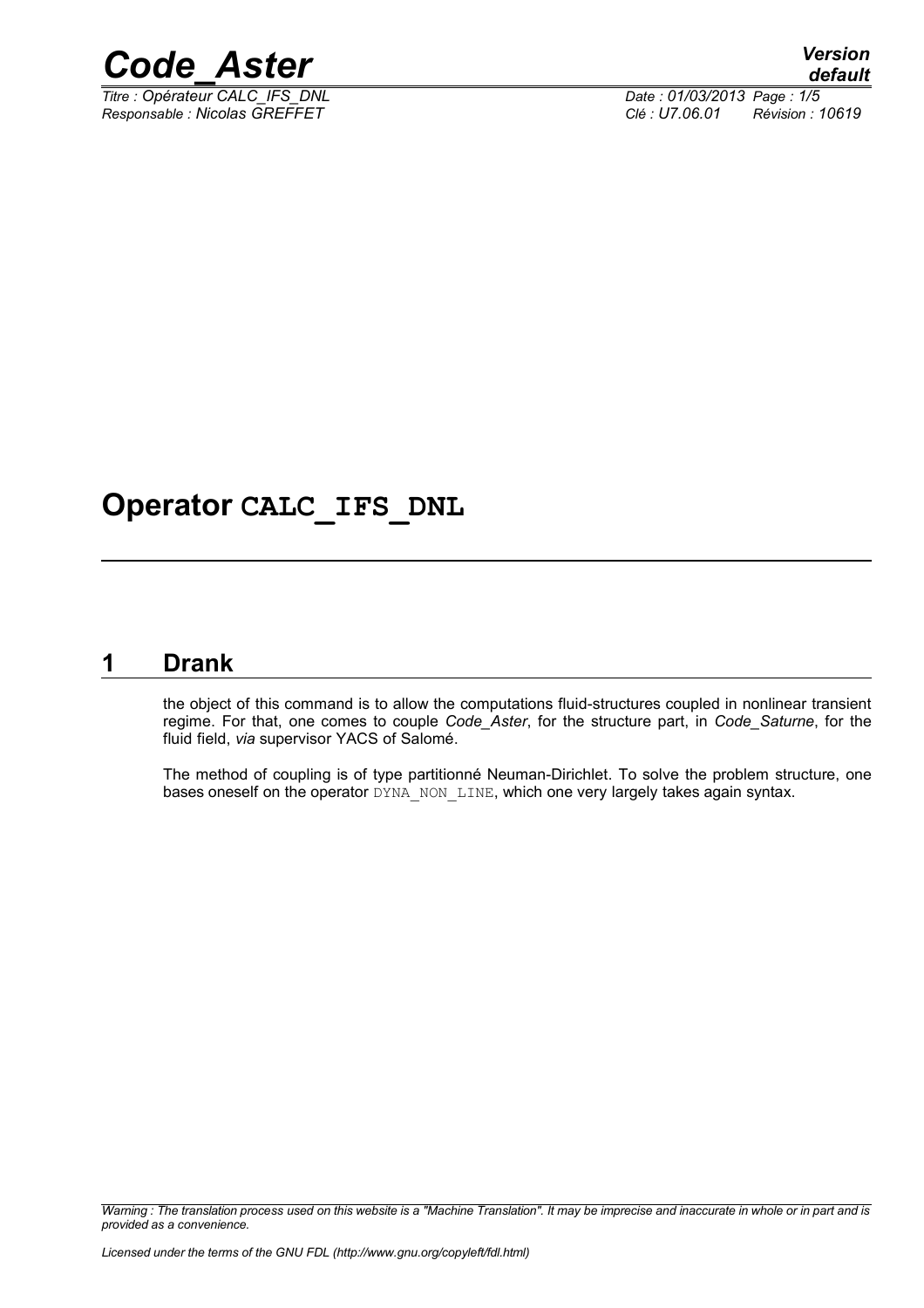*Titre : Opérateur CALC\_IFS\_DNL Date : 01/03/2013 Page : 2/5 Responsable : Nicolas GREFFET Clé : U7.06.01 Révision : 10619*

## **Contents**

*Warning : The translation process used on this website is a "Machine Translation". It may be imprecise and inaccurate in whole or in part and is provided as a convenience.*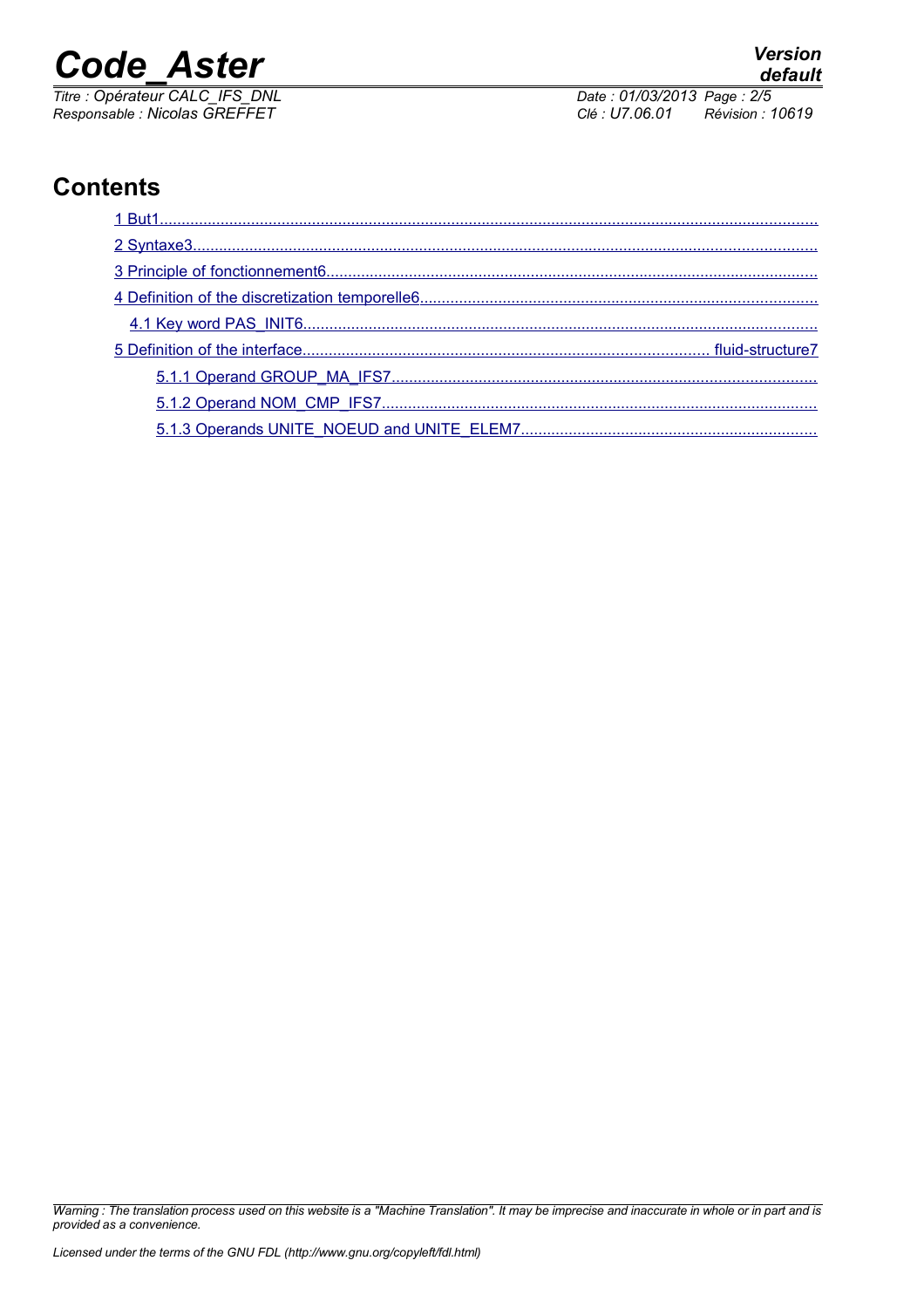*Titre : Opérateur CALC\_IFS\_DNL Date : 01/03/2013 Page : 3/5 Responsable : Nicolas GREFFET Clé : U7.06.01 Révision : 10619*

#### **2 Syntax**

<span id="page-2-0"></span>Syntax specific to the YEWS:

| PAS INIT            | $=$ pdtinit  | [R]           |
|---------------------|--------------|---------------|
| ◆GROUP MA IFS       | lgrmaifs,    | [l gr maille] |
| NOM CMP IFS         | lcompifs,    | $[1$ Kn]      |
| <b>QUNITE NOEUD</b> | $=$ /ulnoeud |               |
|                     | 81,          | [DEFAULT]     |
| <b>QUNITE ELEM</b>  | $=$ /ulelem  |               |
|                     | 82           | [DEFAULT]     |
|                     |              |               |

**)**

*Warning : The translation process used on this website is a "Machine Translation". It may be imprecise and inaccurate in whole or in part and is provided as a convenience.*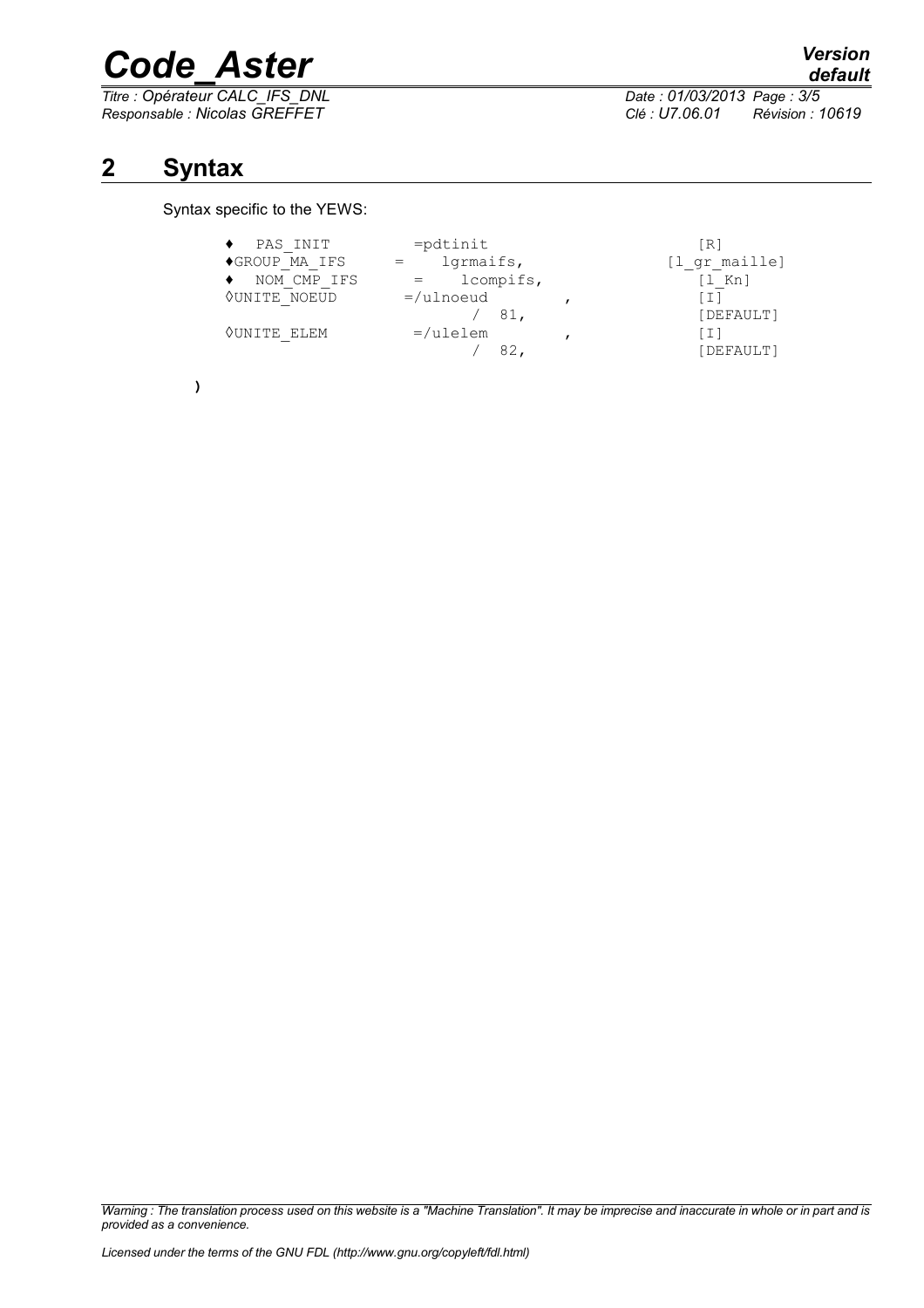*Titre : Opérateur CALC\_IFS\_DNL Date : 01/03/2013 Page : 4/5*

*default Responsable : Nicolas GREFFET Clé : U7.06.01 Révision : 10619*

### **3 Principle of operation**

<span id="page-3-2"></span>the method of coupling is of type partitionné Neuman-Dirichlet. To solve the problem structure, one bases oneself on operator DYNA\_NON\_LINE of *Code\_Aster.* The fluid field will be solved with *Code\_Saturne*. The meshes with the interface not being obligatorily in conformity, it is necessary to use an operator of projection of fields: one has chooses to use PROJ\_CHAMP. Who will manage all the stages of projection (*Code\_Saturne* will not have thus any projection to make in-house).

One can summarize the algorithm of coupling as follows:

with each time step, *Code\_Aster* sends displacement and velocity calculated to *Code\_Saturne* , which in deduced a strain from the fluid grid and solves the fluid problem top (of description ALE). The forces fluid with the walls are then sent towards *Code\_Aster* which can then solve the new problem structure on a step.

In this simple form the algorithm is explicit and that time step imposes one small enough for reasons of conditional stability [R5.05.05]. In practice it is not inevitably very penalizing because the resolution of the fluid problem often claims one time step rather small.

It is possible to define a implicitée version of the method of coupling. It is enough, at each time step to introduce an iterative process of type not fixes. That makes it possible to use time step the larger, but with a overcost of computation related to the iterations of fixed point.

All the data exchanged (they are scalar or vectorial) between the two computer codes pass by calls YACS. The use of the coupling YEWS thus passes obligatorily through Salomé who will control the two codes: *Code\_Aster* and *Code\_Saturne*. One cannot thus carry out this kind of computation by means of classically the interfaces of launching of *Code* Aster : astk or as run. This documentation is restricted to only describe the use with the meaning *Code\_Aster* .

The resolution of the structure part is done thanks to operator DYNA\_NON\_LINE, which explains why the syntax of CALC\_IFS\_DNL is in very great identical part. One thus re-examines with U4.53.01 documentation for all the key word commun runs with DYNA\_NON\_LINE.

The only differences in syntax, which are detailed in this documentation, are related to:

- the management of time: one does not use factor key word the INCREMENT, because control in time is managed by the coupler itself
- the definition of the characteristics of the interface fluid-structure.

<span id="page-3-1"></span>CALC IFS DNL produces a concept of the usual evol noli type.

### **4 Definition of the temporal discretization**

control in time is in fact off-set out of *Code\_Aster*. More precisely, the coupler will evaluate at every moment computation the current step and will provide it to the two codes which are *Code\_Aster* and *Code\_Saturne*. In practice, each one of these codes provides only one time step initial which makes it possible the coupler time step to evaluate the first.

In the same way, information of initial time and final time of study are defined in the level of the coupler itself and not in the command file.

<span id="page-3-0"></span>*Code\_Aster* will recover all this information (initial time, final moment, not running) *via* YACS.

#### **4.1 Key word PAS\_INIT**

Defines the time step initial one for the coupling YEWS, within the meaning of time step relevant for computation structure alone. *Code\_Saturne* defines in the same way its clean time step initial and the coupler then will return to the two codes the time step initial one which will be really used for the coupled resolution. In practice, this time step coupled will be the minimum of both time step coming from the codes, in order to observe and quality the stability conditions of the solution on each of the two fields.

*Warning : The translation process used on this website is a "Machine Translation". It may be imprecise and inaccurate in whole or in part and is provided as a convenience.*